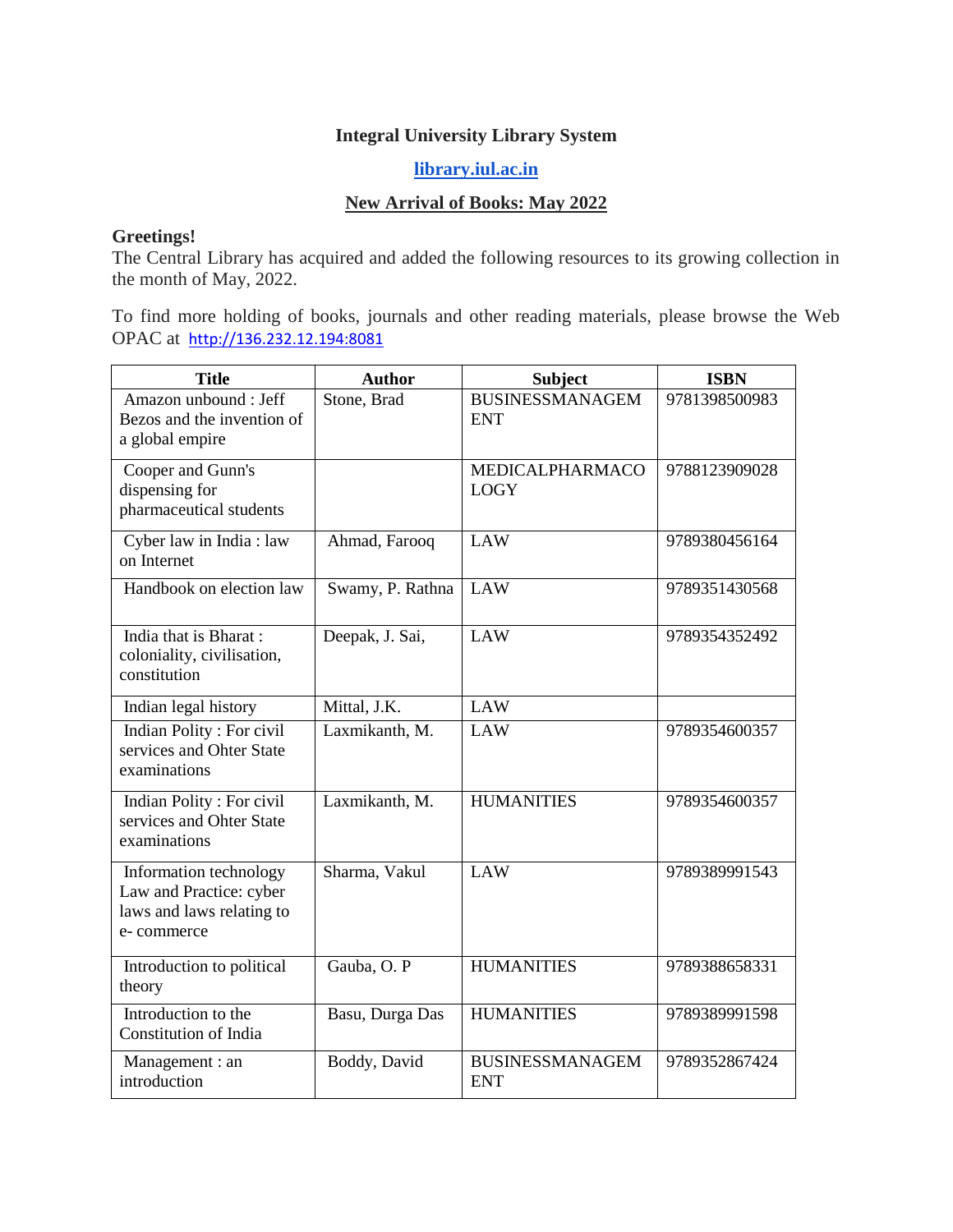| Penguin history of early<br>India: from the origins to<br>AD 1300                            | Thapar, Romila              | <b>HUMANITIES</b>                    | 9780143029892 |
|----------------------------------------------------------------------------------------------|-----------------------------|--------------------------------------|---------------|
| Private international law,<br>Indian and English                                             | Diwan, Paras                | <b>LAW</b>                           | 8176290785    |
| Salmond on jurisprudence                                                                     | Fitzgerald, P J             | LAW                                  | 9789384746964 |
| Textbook of medical<br>physiology                                                            | Khurana, Indu               | <b>MEDICALSCIENCE</b>                | 9788131255728 |
| Aiiahabad Law<br>Guide(ALG)A Reference<br>Guide on Law of Contract                           | Vaidya, Adv.S.              | <b>LAW</b>                           | 9789381587171 |
| <b>Art Of Creative Thinking</b>                                                              | Rod Judkins                 | <b>ARCHITECTURE</b>                  | 9781444794496 |
| Atomic Physics(Modern<br>Physics)                                                            | Ghoshal, S.N.               | <b>PHYSICS</b>                       | 9788121910958 |
| Cellular and Molecular<br>Immunology                                                         | Abul K., Abbas              | <b>BIOSCIENCE</b>                    | 9788131264577 |
| Commercial's Simplified<br>Approach to Corporate<br>Tax Planning and<br>Management           | Ahuja, Girish               | <b>BUSINESSMANAGEM</b><br><b>ENT</b> | 9788195066315 |
| Commercial's Systematic<br>Approach to GST:<br>including multiple choice<br>questions (MCQs) | Ahuja, Girish               | <b>BUSINESSMANAGEM</b><br><b>ENT</b> | 9789390303670 |
| Comparative federalism                                                                       | Babu, Durga Das             | <b>LAW</b>                           | 9788180382017 |
| <b>Concepts of Genetics</b>                                                                  | Klug, William<br>S.[et. al] | <b>BIOSCIENCE</b>                    | 9789353940409 |
| Consumer Behavior: an<br>indian perspective text &<br>cases                                  | Gupta, S.L.                 | LAW                                  | 9788180548604 |
| Criminology Penology &<br>Victimology                                                        | Jain, Ashok K.              | <b>LAWCRIMINAL</b>                   | 9789387286184 |
| Criminology, Penology $\&$<br>Victimology                                                    | Srivastava, S. S.           | LAWCRIMINAL                          | 9788194833024 |
| Crueger's Biotechnology A<br><b>Textbook of Industrial</b><br>Microbiology                   | Crueger, Wulf               | <b>BIOSCIENCE</b>                    | 9789385998638 |
| <b>ECG Made Easy</b>                                                                         | Atul Luthra                 | MEDICALSCIENCE                       | 9789389188721 |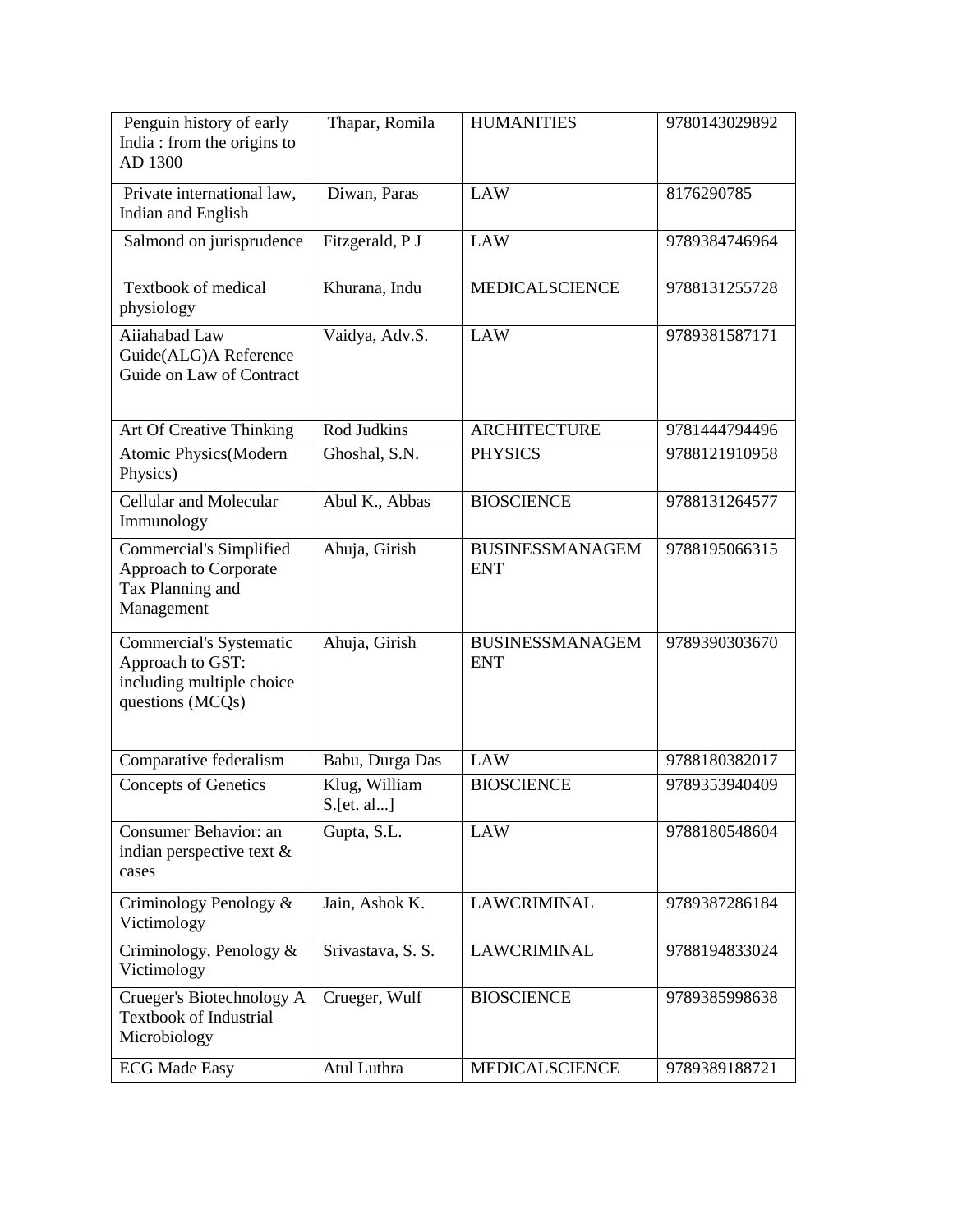| <b>Financial Management:</b><br>text ,problems and cases                                                                                          | Khan, M.Y.                 | <b>BUSINESSMANAGEM</b><br><b>ENT</b> | 9780071067850 |
|---------------------------------------------------------------------------------------------------------------------------------------------------|----------------------------|--------------------------------------|---------------|
| Foundations of<br>physiological psychology                                                                                                        | Carlson, Neil R.           | <b>HUMANITIES</b>                    | 9788131712979 |
| Global politics                                                                                                                                   | Heywood,<br>Andrew         | <b>HUMANITIES</b>                    | 9781137349262 |
| Heat thermodynamics and<br>statistical physics : for bsc<br>students                                                                              | Lal, Brij                  | <b>PHYSICS</b>                       | 9788121928137 |
| Hindu Law (Family Law-<br>1)                                                                                                                      | Myneni S.R                 | <b>LAW</b>                           | 9789390912438 |
| History of Ancient and<br>Early Medieval India:<br>from the Stone Age to the<br>12th century                                                      | Singh, Upinder             | <b>HUMANITIES</b>                    | 9788131716779 |
| History of Ancient and<br>Early Medieval India:<br>from the Stone Age to the<br>12th century                                                      | Singh, Upinder             | <b>LAW</b>                           | 9788131716779 |
| History of Modern India                                                                                                                           | Chandra, Bipan             | <b>HUMANITIES</b>                    | 9789390122554 |
| <b>Indian History For Law</b><br><b>Students</b>                                                                                                  | Prasad, Mata               | <b>LAW</b>                           |               |
| India's Struggle for<br>Independence: revised and<br>updated                                                                                      | Chandra, Bipan,<br>[et.a]] | <b>LAW</b>                           | 9780140107814 |
| <b>Industrial Relations and</b><br>Labour Laws: (including<br>labour laws on social<br>security, wages and<br>minimum standards of<br>employment) | Srivastava, S.C.           | <b>LAW</b>                           | 9789353387426 |
| International<br><b>Environmental Law</b>                                                                                                         | Dupuy, Pierre-<br>Marie    | LAW                                  | 9781108438117 |
| <b>International Trade Law:</b><br>interdisciplinary theory<br>and practice                                                                       | Bhala, Raj                 | LAW                                  | 978935143125  |
| Introduction to Human<br>Factors and Ergonomics                                                                                                   | Bridger, R.S.              | <b>ARCHITECTURE</b>                  | 9781138582897 |
| Introduction to Human<br>Factors and Ergonomics                                                                                                   | Bridger, R.S.              | <b>ARCHITECTURE</b>                  | 9781138582897 |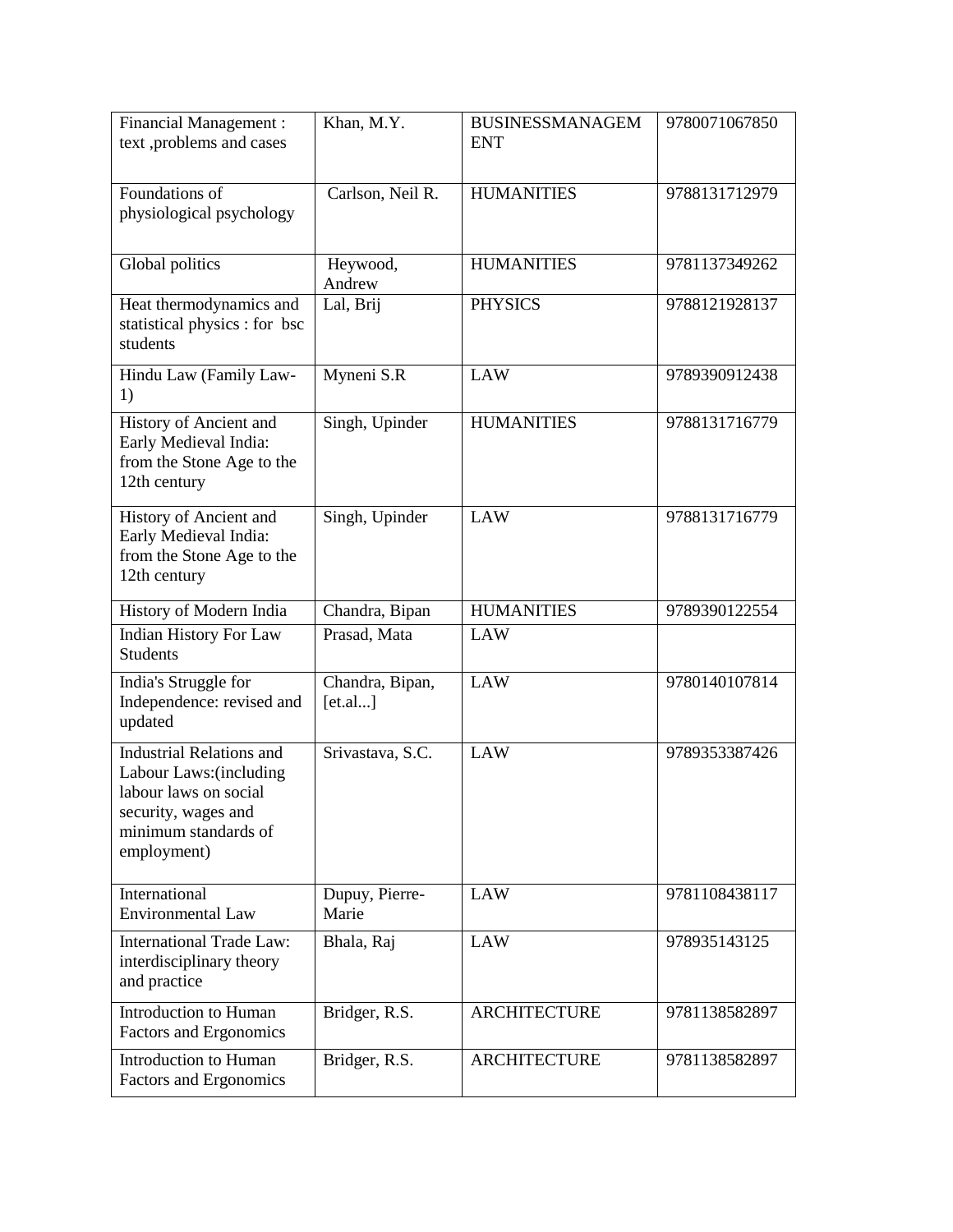| Introduction to Sociology                                                                                                                                                                                                                               | Thakur, Navendu<br>Kumar | <b>LAWSOCICULTURE</b> | 9789380289786 |
|---------------------------------------------------------------------------------------------------------------------------------------------------------------------------------------------------------------------------------------------------------|--------------------------|-----------------------|---------------|
| Jurisprudence (Legal<br>Theory)                                                                                                                                                                                                                         | Myneni, S.R.             | <b>LAW</b>            | 9789390912834 |
| Jurisprudence: legal theory                                                                                                                                                                                                                             | Tripathi, B. N.<br>Mani  | <b>LAW</b>            | 9789391787615 |
| Justice T S Doabia<br>Environmental & Pollution<br>Laws in India, Vol 1                                                                                                                                                                                 | Doabia, T. S.            | <b>LAW</b>            | 9788131251010 |
| Labour and industrial laws                                                                                                                                                                                                                              | Padhi, P. K              | <b>LAW</b>            | 9789388028936 |
| Law Relating to<br><b>Intellectual Property</b><br>Rights                                                                                                                                                                                               | Ahuja, VK                | <b>LAW</b>            | 9788131251652 |
| Law Relating to<br><b>Intellectual Property:</b><br>patents, trade marks,<br>copyright, designs,<br>geographical indications,<br>semiconductors integrated<br>circuits layout-design,<br>protection of plant<br>varieties and farmers'<br>rights, trips | Wadehra, B.L.            | <b>LAW</b>            | 9789350350300 |
| Lawmann'a Family Laws<br>in India                                                                                                                                                                                                                       | Bhargava, M. L.          | <b>LAW</b>            | 9789385444807 |
| Legal Compendium on<br>Abolition of Triple Talaq:<br>also containing the muslim<br>women (protection of<br>rights on marriage) Act,<br>2019                                                                                                             | Khan, W. H.              | LAW                   |               |
| Modern Hindu law,<br>codified and uncodified                                                                                                                                                                                                            | Diwan, Paras             | <b>LAW</b>            | 9789391787011 |
| <b>Modern Microeconomics:</b><br>theory and applications                                                                                                                                                                                                | Ahuja, H. L.             | <b>HUMANITIES</b>     | 9789355011015 |
| Molecular Biology: genes<br>to proteins                                                                                                                                                                                                                 | Tropp Burton E.          | <b>BIOSCIENCE</b>     | 9789380853499 |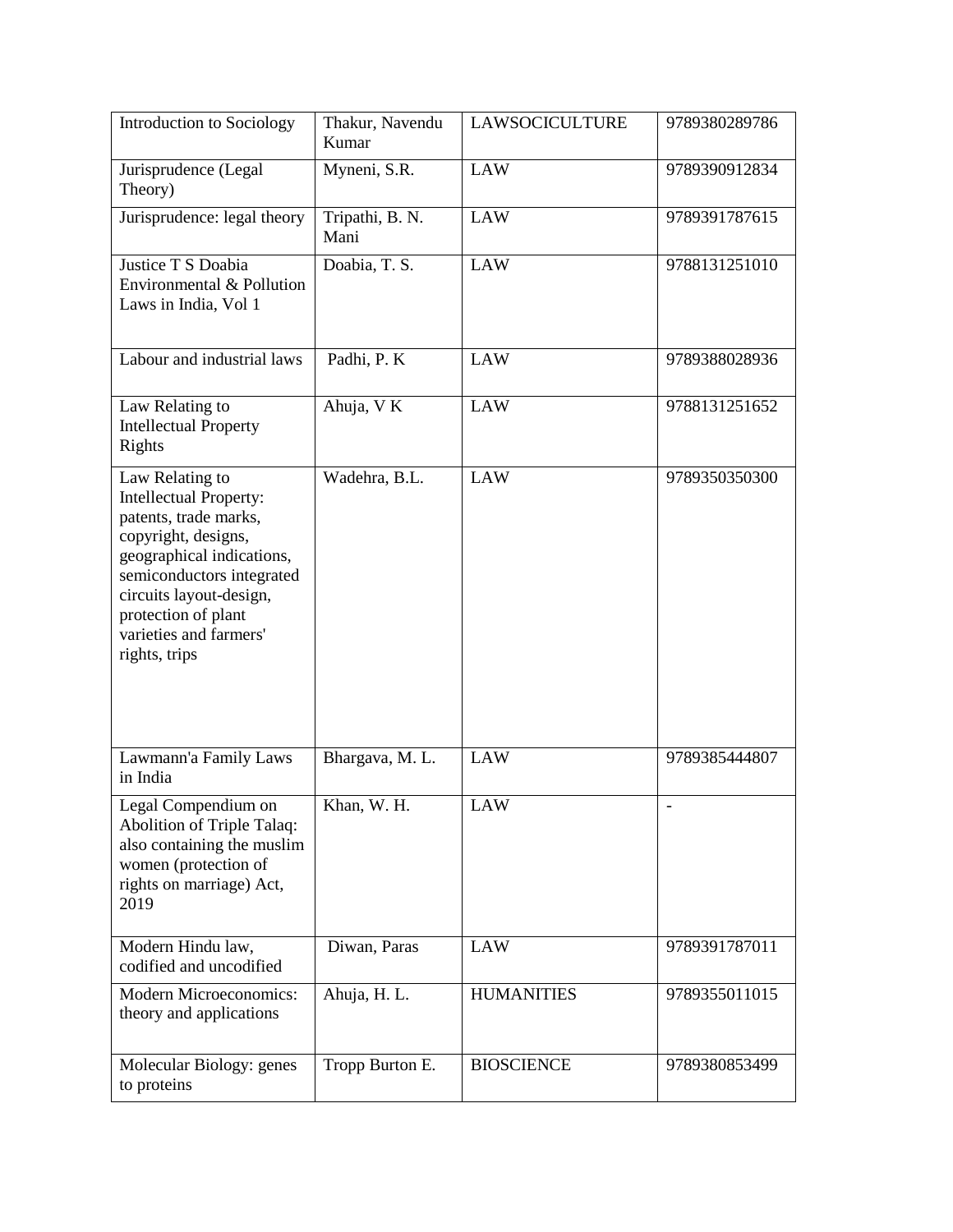| Organizational Behavior                                                             | Robbins, Stephen<br>Ρ.    | <b>BUSINESSMANAGEM</b><br><b>ENT</b>   | 9789353067038 |
|-------------------------------------------------------------------------------------|---------------------------|----------------------------------------|---------------|
| P.L. Malik's Handbook of<br>Labour and Industrial Law                               | Malik, P. L.              | <b>LAWLABOUR</b>                       | B81582702715A |
| Pattern Cutting Making Up                                                           | Shoben M Martin           | <b>ARCHITECTURE</b>                    | 9788123913735 |
| <b>Political Science For Law</b><br><b>Students</b>                                 | Myneni, S.R.              | LAW                                    | 9789391787844 |
| Political Theory an<br>Introduction                                                 |                           | <b>HUMANITIES</b>                      | 9789332568839 |
| Positive Psychology: the<br>science of happiness and<br>human strenght              | Carr, Alan                | <b>HUMANITIES</b>                      | 9781138998334 |
| Psychology                                                                          | Ciccarelli,<br>Saundra K. | <b>HUMANITIES</b>                      | 9789352861798 |
| Psychology: indian<br>Subcontinent edition                                          | Baron, Robert A.          | <b>HUMANITIES</b>                      | 9789332558540 |
| <b>Public Administration</b>                                                        | Avasthi,<br>Amreshwar     | <b>HUMANITIES</b>                      | 9789386544421 |
| Public Finance in Theory<br>and Practice                                            | Singh, S.K.               | <b>HUMANITIES</b>                      | 9788121911030 |
| Public International Law                                                            | Ahuja, V.K.               | <b>LAW</b>                             | 9789389991581 |
| <b>Sales and Distribution</b><br>Management: text and<br>cases                      | Havaldar, Krishna<br>Κ.   | <b>BUSINESSMANAGEM</b><br><b>ENT</b>   | 9789352607730 |
| Simplified Approach to<br><b>Income Tax Laws</b>                                    | Ahuja, Girish             | <b>BUSINESSMANAGEM</b><br><b>ENT</b>   | 9789380940465 |
| Singhal's Public<br>International Law &<br>Human Rights (Law and<br>Peace) (Part A) | Madhaw, Mayank            | <b>LAW</b>                             |               |
| Singhal's Socio-Economic<br>Offences                                                | Dabas, Keerty             | <b>LAW</b>                             | 9788121914765 |
| <b>Solid State Physics</b>                                                          | Puri, R.K.                | <b>PHYSICS</b>                         | 9788121914765 |
| Textbook of<br><b>Environmental Studies For</b><br><b>Udergraduate Courses</b>      | Erach Bharucha            | <b>ENVIRONMENTALSCI</b><br><b>ENCE</b> | 9789389211788 |
| Textbook on The Transfer<br>of Property Act                                         | Singhl, Avtar             | <b>LAW</b>                             | 9789388548366 |